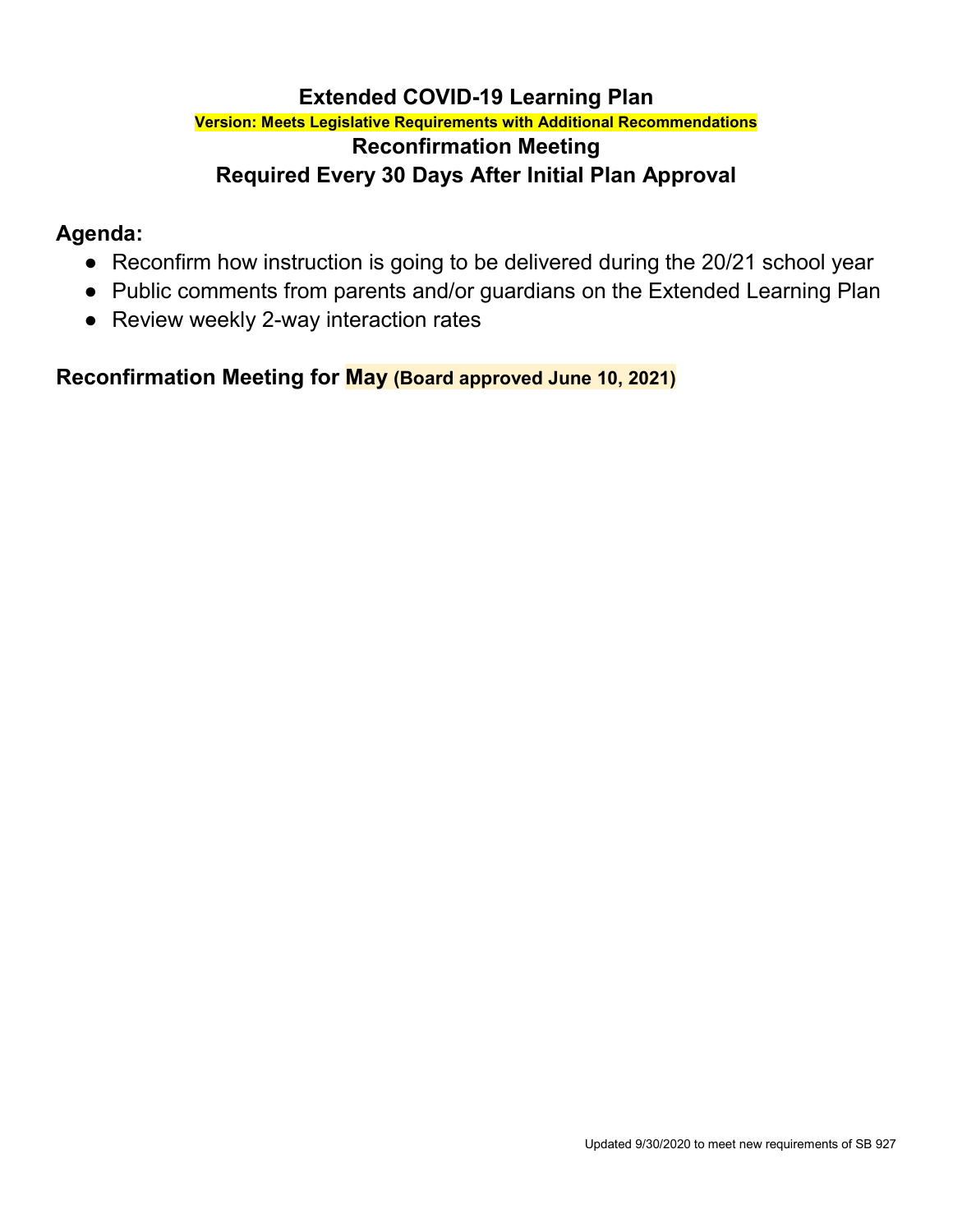# **Reconfirm instructional delivery method:**

On March 4, 2021, the Novi Community School District Board of Education approved returning all K-12 hybrid students to five-day a week in-person learning if our COVID-19 case counts meet the thresholds that were spelled out for three consecutive weeks.

The Novi Community School District has its curriculum available to students, parents, and community members online. An introduction is provided on our district website [here.](https://www.novi.k12.mi.us/academics/atlascurriculum-information) Detailed information on content standards and expectations can be found on Novi's [Atlas Rubicon](https://novik12-oakland-public.rubiconatlas.org/Atlas/Public/View/Default) site.

These online resources have guided our teacher leaders as they have prepared instructional units. The goal is the same – to provide high quality instructional programs that teach our content standards and expectations.

The Novi Community School District Office of Academics and our Content Area Leaders have provided guidance to our teachers and administrators on how to make both in-person and virtual instruction successful. The focus has been on ensuring that we continue to teach the content standards and expectations in meaningful and engaging ways.

Additional guidance for [online and virtual instruction](https://docs.google.com/document/d/1CtCqzVV6DceKhac3iWpMnEvUI9J6c3qDE0v61uO59Dk/edit) has been provided by Oakland Schools. These toolkits will guide teachers to implement instructional approaches to meet the range of student needs as they return to school in-person, identify assessment ideas that allow students to demonstrate understanding in a variety of ways, assess and provide instruction in the content areas in face-to-face, virtual, and blended classroom environments, and incorporate well-being and SEL/trauma-informed practices into instruction

#### Option One – Five days, in-person instruction and learning-

This option provides five days of in-person instruction that will provide for the ability to distance a minimum of three feet to the extent possible. All students will face the front of the classroom, wear masks, and follow the safety protocols.

- In-person instruction:
	- o Students will come Monday through Friday.
	- o Teachers will provide in-person learning for students in a normal classroom setting.
	- $\circ$  There will be an opportunity for more individual and personalized attention to students.
	- o Instruction will be done in classrooms.
	- $\circ$  Novi teachers will continue to use Seesaw (grades K-5) and Schoology (Grades 5-12) as a learning management system.

Option Two - Complete virtual learning -

- Novi teachers will provide virtual learning using Seesaw (grades K-5) and Schoology (Grades 5-12) as a learning management system.
	- o Other technology options that teachers will utilize include: Zoom, Google classroom and a combo classroom (grades 7-12).
- Students will follow the traditional school day.
- Teachers will provide instruction to the whole class, in small groups, and individually to students.

In both formats students will receive both synchronous instruction from the teacher.

# **Reconfirm how instruction will be delivered for each grade level:**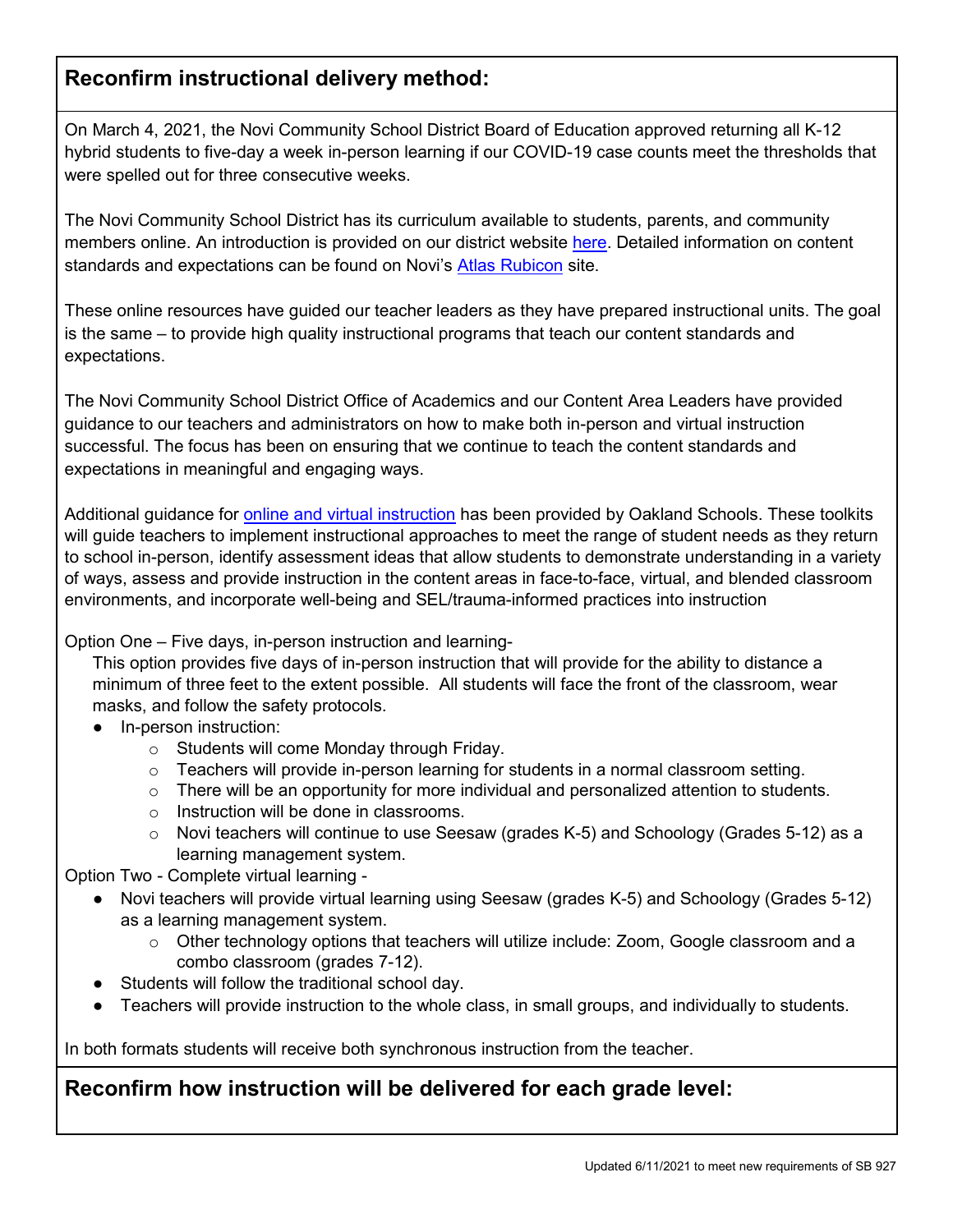#### Pre-Kindergarten:

Early Childhood Education Center Instruction Model is as follows:

During the enrollment process, parents of 4 and 5 year olds were offered two options, online or inperson. The Novi Community School District feels that in order for our 3 year old students to be successful, the preschool program should include opportunities to build socialization skills, therefore an online option was not offered.

- 3 year old Preschool in person instruction.
- 4 year old preschool in person instruction and virtual.
- 5 year old preschool in person instruction.
- GSRP Preschool in person instruction and virtual.

In-Person Instruction:

- Teachers will provide in-person learning for students in a normal classroom setting.
- Teachers will provide synchronous instruction to the whole class, in small groups, and individually to students. With low class sizes there will be an opportunity for more individual and personalized attention to students.

Virtual Instruction:

- Novi teachers will provide virtual learning using Zoom and Google classroom.
- Students will follow the traditional school day.

Teachers will provide instruction to the whole class, in small groups, and individually to students.

### Elementary (Grades K - 6):

Option One - Five days, in-person instruction and learning-

This option provides five days of in-person instruction that will provide for the ability to distance a minimum of three feet to the extent possible. All students will face the front of the classroom, wear masks, and follow the safety protocols.

- In-person instruction:
	- o Students will come Monday through Friday.
	- $\circ$  Teachers will provide in-person learning for students in a normal classroom setting.
	- $\circ$  There will be an opportunity for more individual and personalized attention to students.
	- o Instruction will be done in classrooms.
	- $\circ$  Novi teachers will continue to use Seesaw (grades K-5) and Schoology (Grades 5-12) as a learning management system.

Option Two - Complete virtual learning -

- Novi teachers will provide virtual learning using Seesaw (grades K-5) and Schoology (Grades 5-12) as a learning management system.
	- $\circ$  Other technology options that teachers will utilize include: Zoom, Google classroom and a combo classroom (grades 7-12).
- Students will follow the traditional school day.
- Teachers will provide instruction to the whole class, in small groups, and individually to students.

In both formats students will receive both synchronous instruction from the teacher.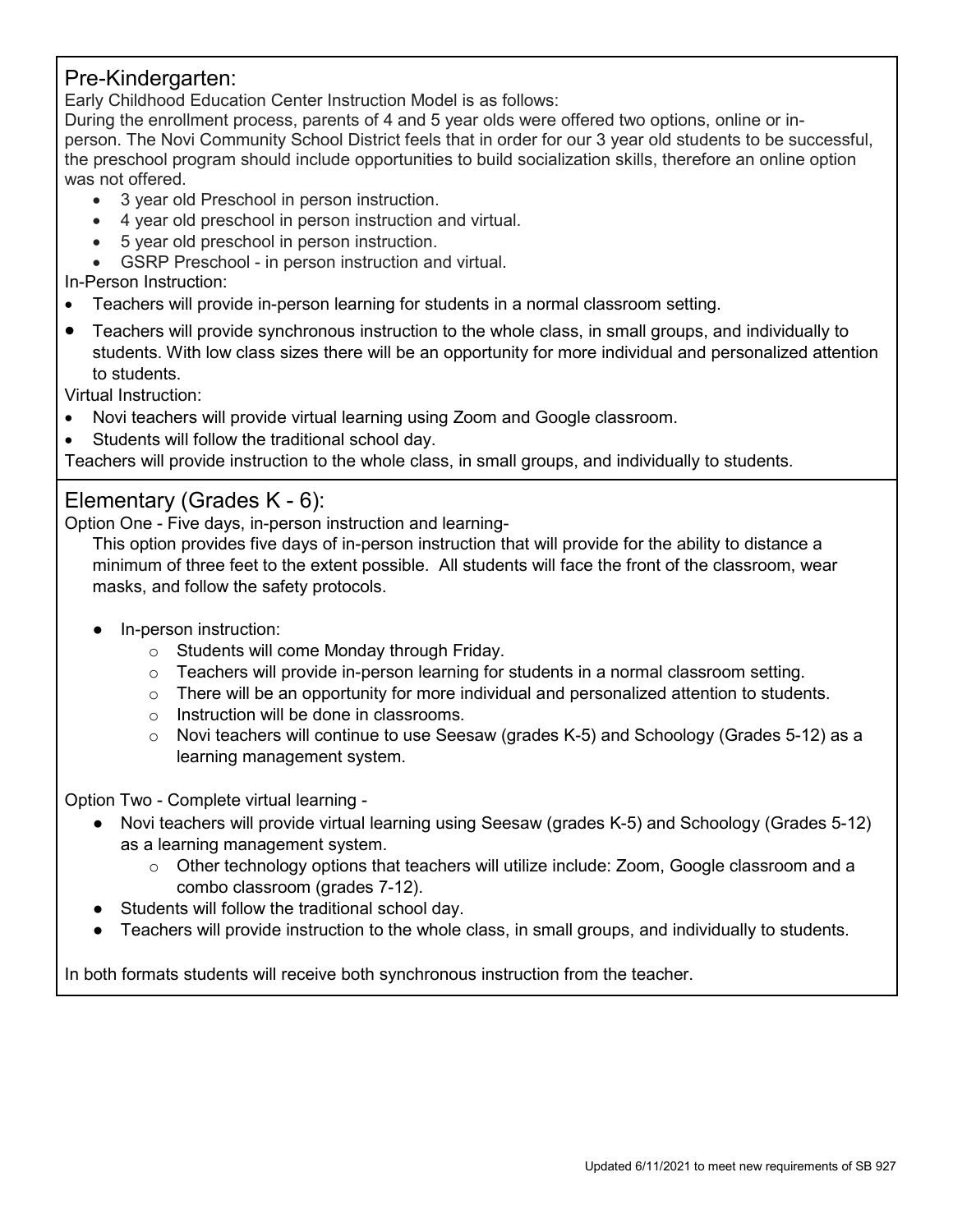#### Middle School (Grades 7 - 8):

Option One - Five days, in-person instruction and learning-

This option provides five days of in-person instruction that will provide for the ability to distance a minimum of three feet to the extent possible. All students will face the front of the classroom, wear masks, and follow the safety protocols.

- In-person instruction:
	- o Students will come Monday through Friday.
	- $\circ$  Teachers will provide in-person learning for students in a normal classroom setting.
	- $\circ$  There will be an opportunity for more individual and personalized attention to students.
	- o Instruction will be done in classrooms.
	- $\circ$  Novi teachers will continue to use Seesaw (grades K-5) and Schoology (Grades 5-12) as a learning management system.

Option Two - Complete virtual learning -

- Novi teachers will provide virtual learning using Seesaw (grades K-5) and Schoology (Grades 5-12) as a learning management system.
	- $\circ$  Other technology options that teachers will utilize include: Zoom, Google classroom and a combo classroom (grades 7-12).
- Students will follow the traditional school day.
- Teachers will provide instruction to the whole class, in small groups, and individually to students.

In both formats students will receive both synchronous instruction from the teacher.

Combo Class:

These elective classes combine virtual learners and in-person learners in the same section/class period. They exist at the middle school and high school. When teaching these classes, teachers have one of three approaches:

• The in-person students are not in the classroom, but instead work from a supervised space to complete the class as a virtual learner along with the virtual students who are also in virtual class.

In this format, students will receive both synchronous and asynchronous instruction from the teacher.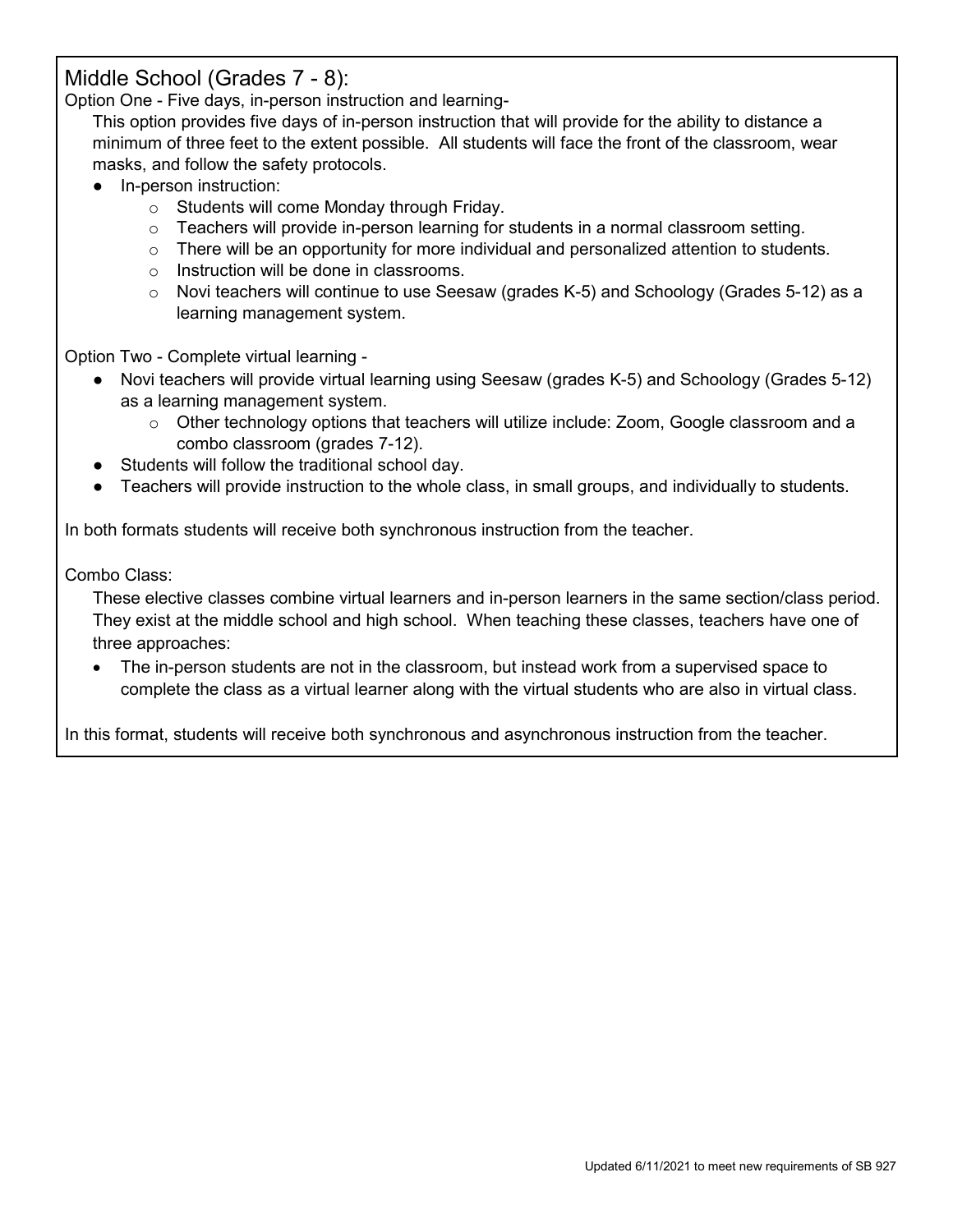## High School (Grades 9 - 12):

Option One - Five days, in-person instruction and learning-

This option provides five days of in-person instruction that will provide for the ability to distance a minimum of three feet to the extent possible. All students will face the front of the classroom, wear masks, and follow the safety protocols.

- In-person instruction:
	- o Students will come Monday through Friday.
	- $\circ$  Teachers will provide in-person learning for students in a normal classroom setting.
	- $\circ$  There will be an opportunity for more individual and personalized attention to students.
	- o Instruction will be done in classrooms.
	- $\circ$  Novi teachers will continue to use Seesaw (grades K-5) and Schoology (Grades 5-12) as a learning management system.

Option Two - Complete virtual learning -

- Novi teachers will provide virtual learning using Seesaw (grades K-5) and Schoology (Grades 5-12) as a learning management system.
	- $\circ$  Other technology options that teachers will utilize include: Zoom, Google classroom and a combo classroom (grades 7-12).
- Students will follow the traditional school day.
- Teachers will provide instruction to the whole class, in small groups, and individually to students.

In both formats students will receive both synchronous instruction from the teacher.

Combo Class:

These elective classes combine virtual learners and in-person learners in the same section/class period. They exist at the middle school and high school. When teaching these classes, teachers have one of three approaches:

• The in-person students are not in the classroom, but instead work from a supervised space to complete the class as a virtual learner along with the virtual students who are also in virtual class.

In this format, students will receive both synchronous and asynchronous instruction from the teacher.

**Reconfirm whether or not the district is offering higher levels of in-person instruction for English language learners, special education students, or other special populations:**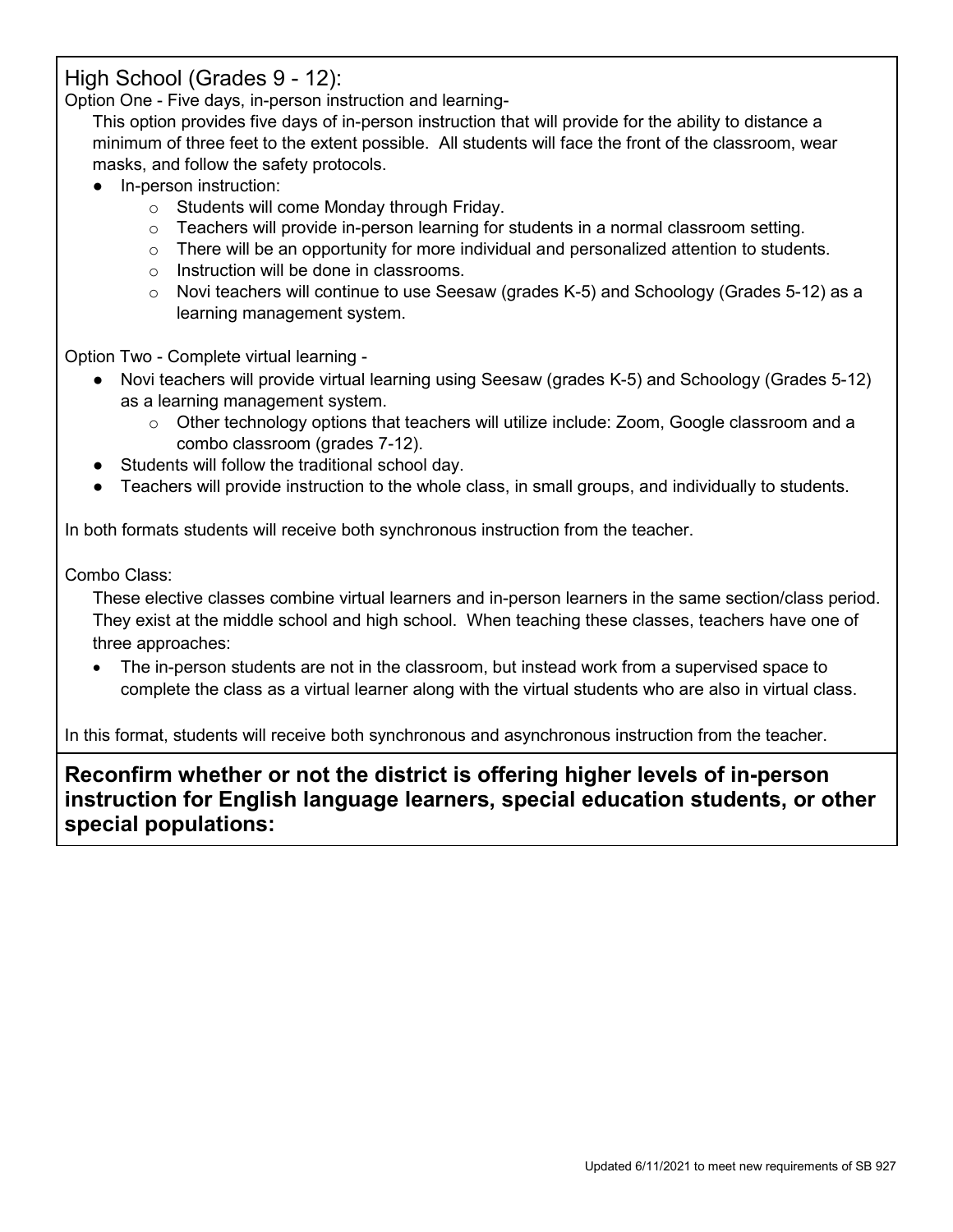# **English Language Learners:**

The English Language Development (ELD) program will continue living into the vision of providing every English Learner access to equitable high-quality content and language instruction, delivering an impactful and inclusive educational experience. The English Language Development program will continue to support English Learners, whether in-person or virtually, focusing on the four components of language development: Speaking, Listening, Reading, and Writing. The ELD team will follow the district plans for in-person or virtual learning. The ELD program will continue to follow best practices and guidance provided by the Michigan Department of Education.

- During In-Person instruction
	- $\circ$  English Language Development Teachers will continue teaching language development along with teaching core content.
	- $\circ$  English Learners will continue to be identified for appropriate levels of English Development support based on multiple data points, such as the latest WIDA ACCESS 2.0 For ELLs proficiency scores.
	- $\circ$  English Language Development interventions will continue to provide intensive languagebased instruction to English Learners who are struggling with language development.
	- $\circ$  English Language Development teachers will begin the year by collecting further proficiency data to ensure they are able to meet students' needs using the WIDA Model assessment, and other local assessments such as i-Ready.
- During virtual instruction
	- $\circ$  English Language Development teachers will also continue to teach language and content, with further emphasis on developing oral language skills.
	- $\circ$  The English Language Development program will continue to provide English Language Development intervention to select students who are identified as in need of additional support to further develop their language skills.
	- $\circ$  English Language Development teachers will continue to collaborate with core teachers and the special education team to support English Learners in their 7 classes, whether online or in person.

# **Special Education Students:**

The NCSD Special Education Department is dedicated to providing free and appropriate educational opportunities for students with disabilities and will align with Oakland County Health Division recommendations. Our special education staff will continue working with families to collaboratively identify the most essential services for each student that can be provided both directly and indirectly in virtual or inperson learning environments. Student plans will be adjusted, as needed, in coordination with families. We recognize that each student will have an individual plan based on the learning model selected by a student's family.

NCSD will continue to support our students with IFSPs and IEPs in the following programs:

- Birth to 3/Early On
- Early Childhood/Pre-K Special Education Programs & Services
- $\bullet$  K-12
- Novi Adult Transition Center (NATC)
- Career Prep
- Novi students who attend Center-Based Programs in Oakland County

The Special Education Department will follow MARSE and IDEA policies and procedures for students with disabilities. This includes following child find requirements, evaluations, eligibility, and providing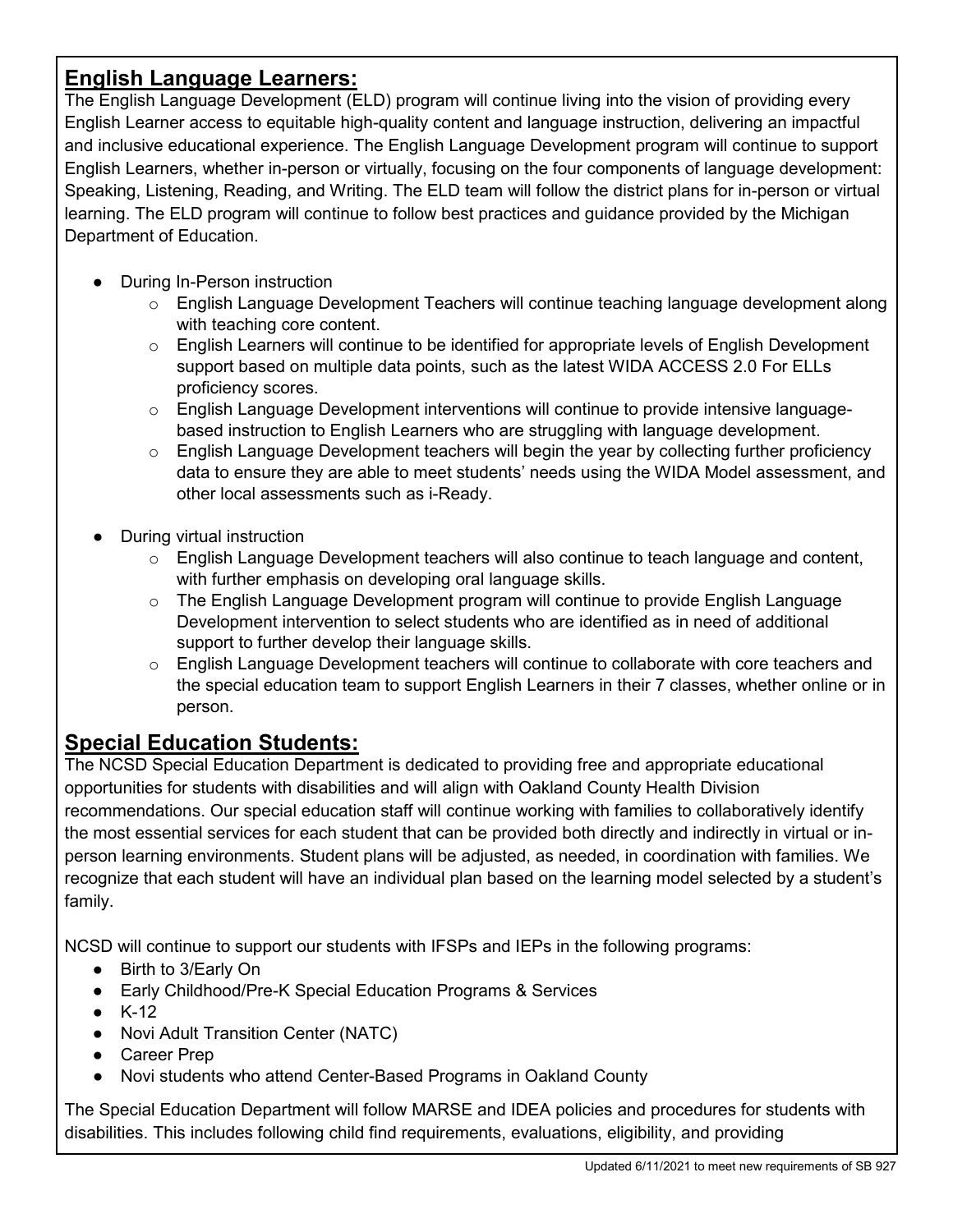accommodations, aids and related services to students who are eligible under MARSE criteria for disabilities. The District will adhere to health guidelines during evaluations and when providing accommodations, aids, and related services.

NCSD will continue to identify, locate, and evaluate students suspected of having a disability and needing special education and related services. At the same time, NCSD will be mindful that students have had changes to their typical learning environment when initiating the referral process. Some evaluation procedures can be completed in virtual learning situations and other evaluations require in person contact with students or observations of students in school settings. NCSD will conduct evaluations in-person while adhering to public health guidelines for the safety of students and staff.

NCSD is committed to providing families an opportunity to have meaningful participation in the special education process. We will continue to conduct virtual IEP meetings.

# **Other Special Populations:**

The Student Services Department will follow all district and federal Section 504 policies and procedures for compliance under Section 504. This includes:

- Adhering to child find requirements, evaluations, eligibility, and providing accommodations, aids and related services to students who are eligible under Section 504.
- Following required social distancing protocols, to the extent possible, during evaluations and when providing accommodations, aids, and related services.

The Student Services Department will:

- Support students with Section 504 Accommodation Plans.
- Demonstrate good faith effort to provide accommodations and related services to students with 504 Plans.
- Provide services in the areas of: Social Worker, Occupational Therapy, Physical Therapy, Speech and Language Services, and Oakland Schools Consultant support, as stated on student's 504 plans. NCSD will provide these supports using several methods, which may include Zoom, Google Meets, or other platforms, for our virtual students.
- Will work to ensure accessibility, including accommodations to their general education learning, as well as individual student needs.
- If we in good faith cannot provide services on the 504 plan, the District will provide a Notice document to families.

NCSD will continue to identify, locate, and evaluate students suspected of having a qualifying disability under Section 504. NCSD will conduct evaluations remotely and in-person, while adhering to public health guidelines for the safety of students and staff.

- In-person learning: All federal and district policies and procedures will be adhered to in order to meet compliance under Section 504.
- Virtual learning: Individual needs will be reviewed to determine how to best support and provide accommodations, aids, and services so students identified under Section 504 can access curriculum.